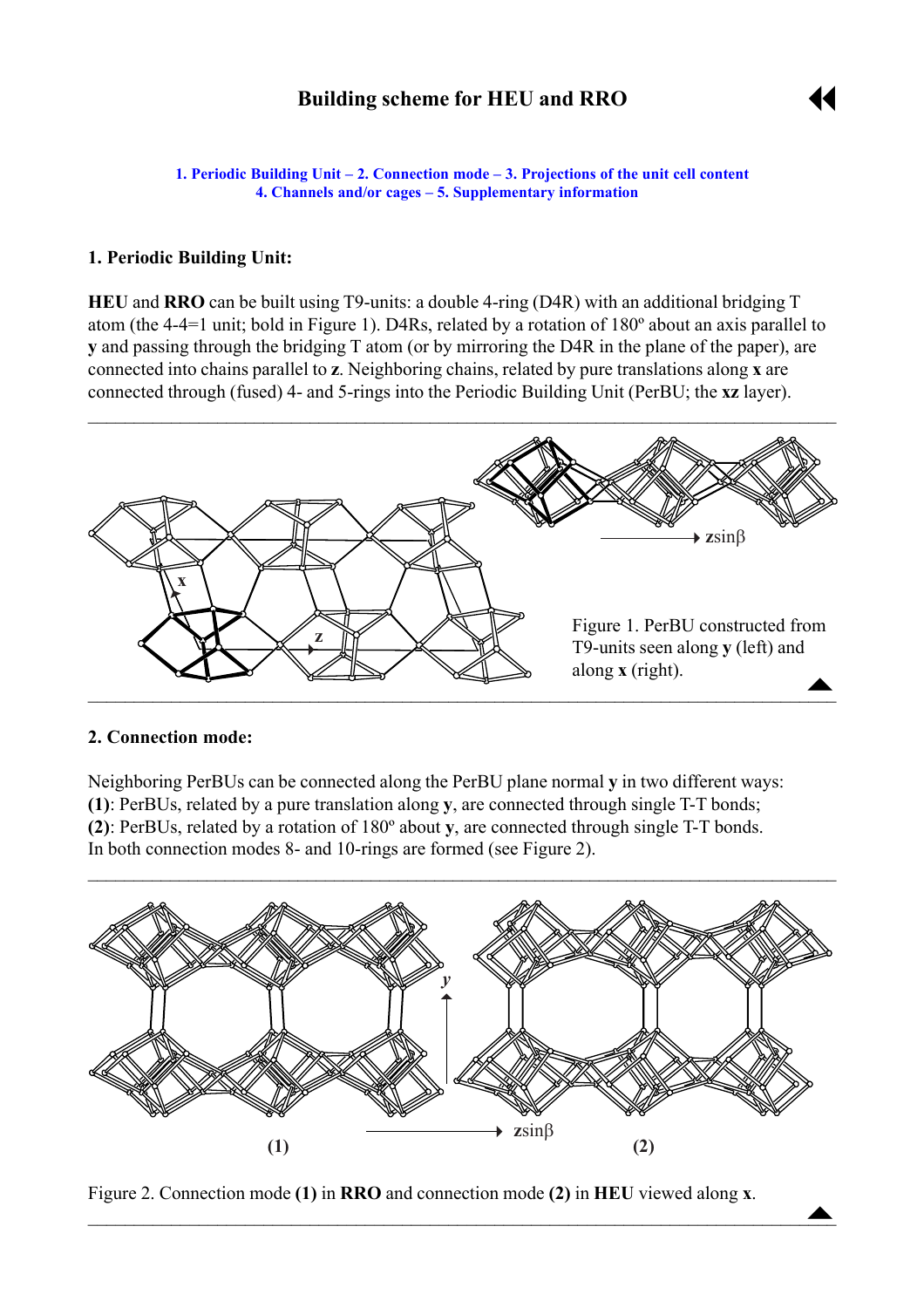### <span id="page-1-0"></span>**3. Projections of the unit cell content:** See Figure 3.



# **4. Channels and/or cages:**

In **HEU**, 8- and 10-ring channels parallel to *a* and 8-ring channels parallel to *c* form a two-dimensional channel system with two types of intersections that are interconnected through common 8 rings. The intersections are depicted in Figure 4. The fusion of intersections is shown in Fig. 5.



**(a)**

Figure 4. (a): Intersections of channels in **HEU**, with **[pore descriptors](http://www.iza-structure.org/databases/ModelBuilding/Introduction.pdf)**, viewed (from left to right) along  $a, b, c$  and [102]. [Figure 4 is continued on next page]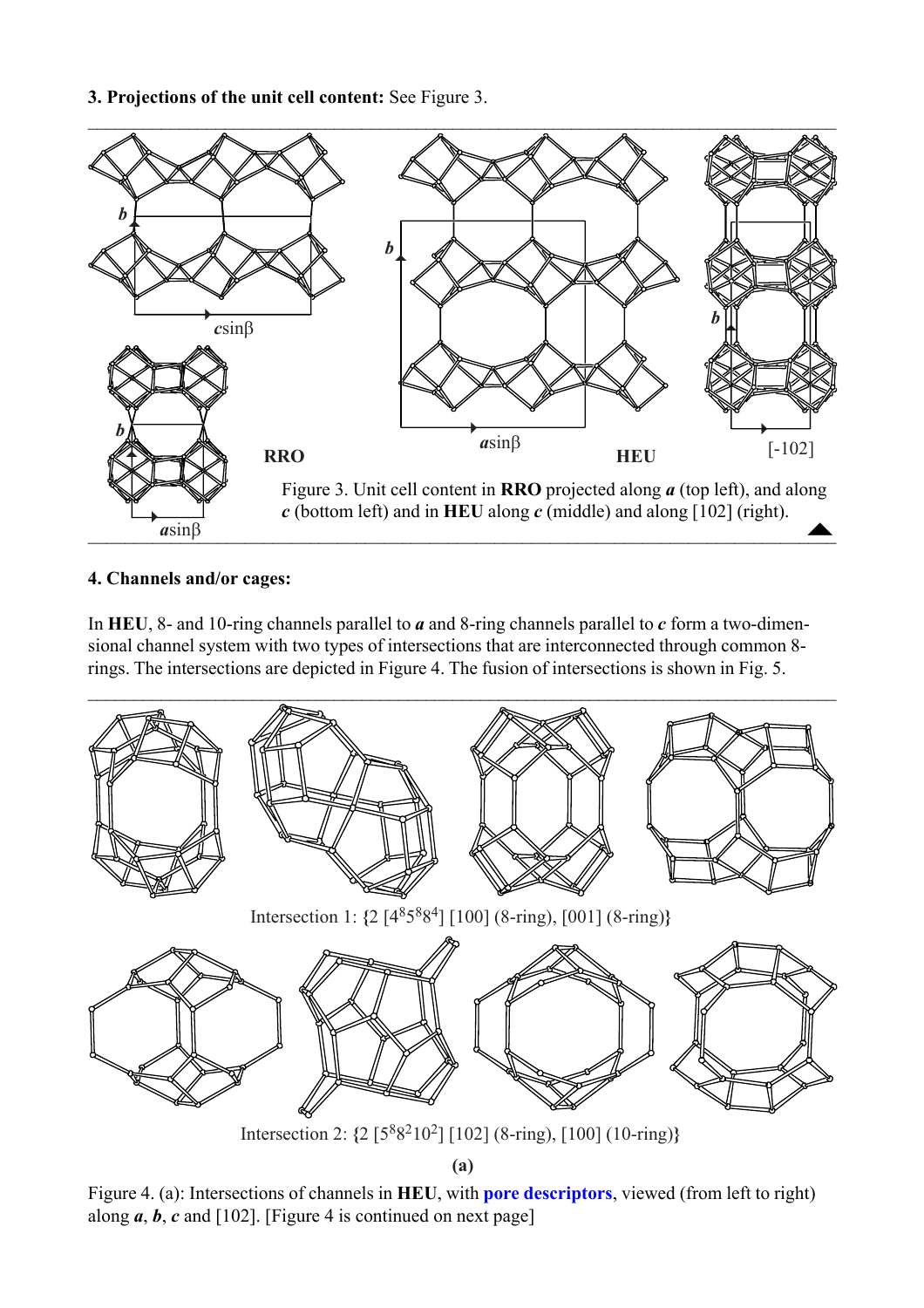In **RRO**, 10-ring channels are parallel to *a*, and 8-ring channels are parallel to *c*. The intersecting two-dimensional channel system has one type of intersection shown in Figure 4(b). Figure 5 illustrates the fusion of intersections.



Figure 4 [Cont'd]. (b): Intersection of channels in **RRO**, viewed (from left to right) along *a*, *b*, *c* and [201].

 $\mathcal{L}_\mathcal{L} = \{ \mathcal{L}_\mathcal{L} = \{ \mathcal{L}_\mathcal{L} = \{ \mathcal{L}_\mathcal{L} = \{ \mathcal{L}_\mathcal{L} = \{ \mathcal{L}_\mathcal{L} = \{ \mathcal{L}_\mathcal{L} = \{ \mathcal{L}_\mathcal{L} = \{ \mathcal{L}_\mathcal{L} = \{ \mathcal{L}_\mathcal{L} = \{ \mathcal{L}_\mathcal{L} = \{ \mathcal{L}_\mathcal{L} = \{ \mathcal{L}_\mathcal{L} = \{ \mathcal{L}_\mathcal{L} = \{ \mathcal{L}_\mathcal{$ 



Figure 5. (a): Fused channel intersections in **HEU** viewed along *b* (left), and (from top right to bottom right) along *a*, *c* and [102]. [Figure 5 is continued on next page]